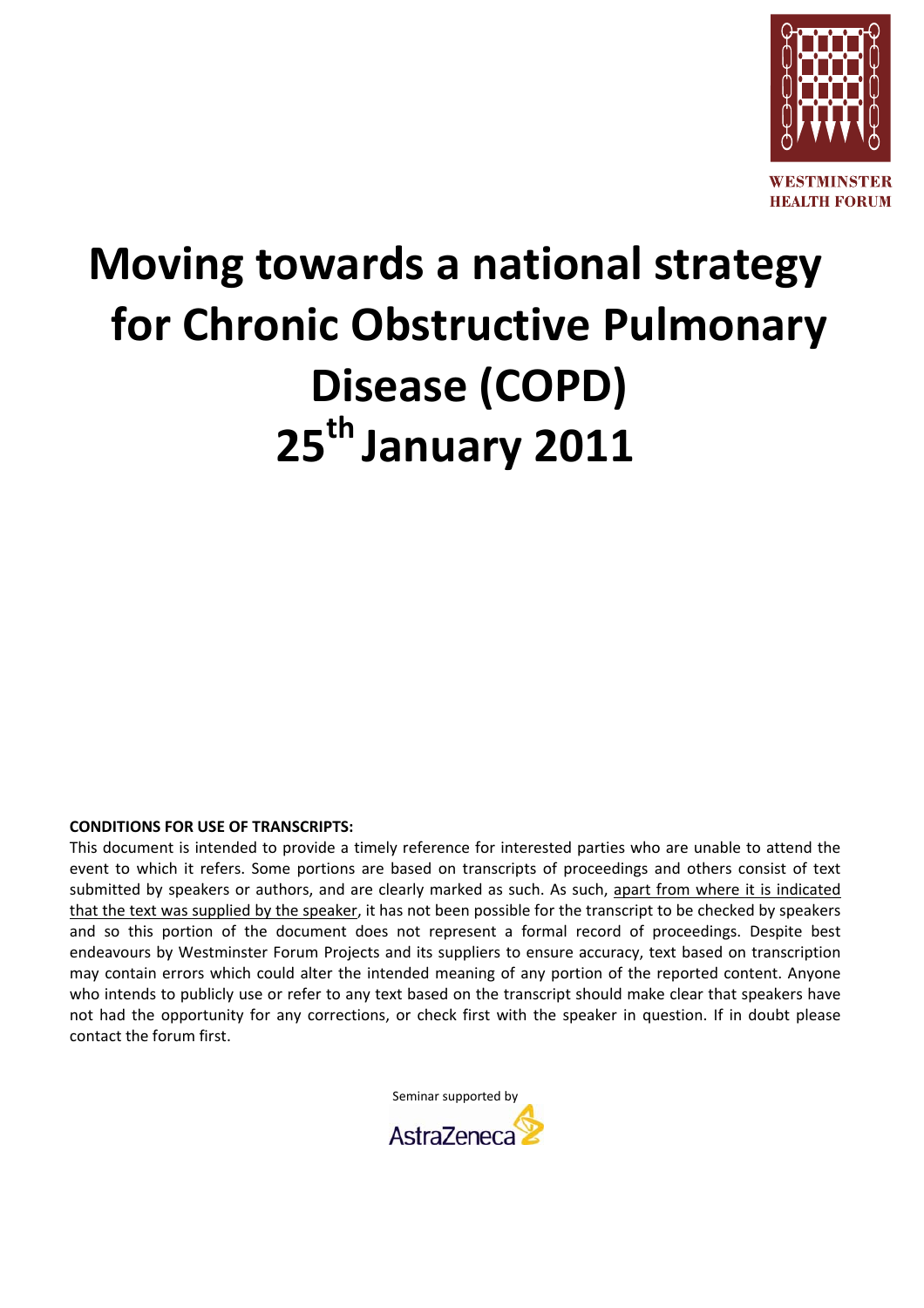| <b>About this Publication</b>                                                                                                                                                                                                                                                                                                                                                                                                                                                  | 3                          |
|--------------------------------------------------------------------------------------------------------------------------------------------------------------------------------------------------------------------------------------------------------------------------------------------------------------------------------------------------------------------------------------------------------------------------------------------------------------------------------|----------------------------|
| Agenda                                                                                                                                                                                                                                                                                                                                                                                                                                                                         | 4                          |
| <b>Westminster Health Forum and Session Chair's opening remarks</b><br>Michael Ryan, Senior Producer<br>Baroness Thornton, Lords Shadow Health Minister (transcript)                                                                                                                                                                                                                                                                                                           | 5<br>6                     |
| <b>COPD care in England and Finding the 'missing millions' - improving early detection</b><br>Dr Steve Holmes, GP and Chair, Somerset Area Respiratory Clinical Network (transcript)                                                                                                                                                                                                                                                                                           | 7                          |
| Changing lifestyles and improving outcomes: reframing the way we think about smoking and COPD<br>Dr Louise Restrick, Respiratory Team Lead, NHS London (transcript)                                                                                                                                                                                                                                                                                                            | 10                         |
| <b>COPD uncovered</b><br>Monica Fletcher, Chief Executive, Education for Health (transcript)<br>Questions and comments from the floor (transcript)                                                                                                                                                                                                                                                                                                                             | 13<br>16                   |
| <b>Innovations and developments in COPD treatment</b><br>Professor Michael Polkey, Professor of Respiratory Medicine, Imperial College London (transcript)<br>Dr Sam Shaw, Head of Medical Affairs, AstraZeneca (transcript)<br>Dr Jonathan Gledhill, Business Development Consultant, Tunstall Healthcare (transcript)<br>Questions and comments from the floor (transcript)                                                                                                  | 22<br>24<br>26<br>28       |
| <b>Session Chair's closing remarks</b><br>Baroness Thornton, Lords Shadow Health Minister (transcript)                                                                                                                                                                                                                                                                                                                                                                         | 33                         |
| <b>Session Chair's opening remarks</b><br><b>Stuart Andrew MP (transcript)</b>                                                                                                                                                                                                                                                                                                                                                                                                 | 34                         |
| Chronic care - living with COPD<br>Dr Michael Rudolf, Chair, Quality Standards COPD Topic Expert Group, NICE (transcript)<br>Dr Sarah Elkin, Lead Clinician Respiratory Medicine, Imperial College Healthcare NHS Trust (transcript)<br>Dr Iain Small, Clinical Lead, Respiratory Managed Clinical Network, NHS Grampian (transcript)<br>Jo Riley, Vice-Chair, Association of Respiratory Nurse Specialists (transcript)<br>Questions and comments from the floor (transcript) | 35<br>37<br>39<br>41<br>44 |
| <b>Improving the patient experience</b><br>Dame Helena Shovelton, Chief Executive, British Lung Foundation (transcript)<br>Questions and comments from the floor (transcript)                                                                                                                                                                                                                                                                                                  | 48<br>51                   |
| <b>Next stages for the COPD Strategy</b><br>Dr Matt Kearney, Primary Care Clinical Advisor, Department of Health (transcript)<br>Questions and comments from the floor (transcript)                                                                                                                                                                                                                                                                                            | 54<br>58                   |
| <b>Session Chair and Westminster Health Forum closing remarks</b><br><b>Stuart Andrew MP (transcript)</b><br>Michael Ryan, Senior Producer (transcript)                                                                                                                                                                                                                                                                                                                        | 60<br>61                   |
| <b>Comment</b><br>Stephen Kedge, Senior Lecturer, Department of Practice Learning, Birmingham City University                                                                                                                                                                                                                                                                                                                                                                  | 62                         |
| List of Delegates Registered for Seminar                                                                                                                                                                                                                                                                                                                                                                                                                                       | 63                         |
| <b>Contributor and Westminster Health Forum Biographies</b>                                                                                                                                                                                                                                                                                                                                                                                                                    | 66                         |
| <b>About our Event Sponsor</b>                                                                                                                                                                                                                                                                                                                                                                                                                                                 | 69                         |